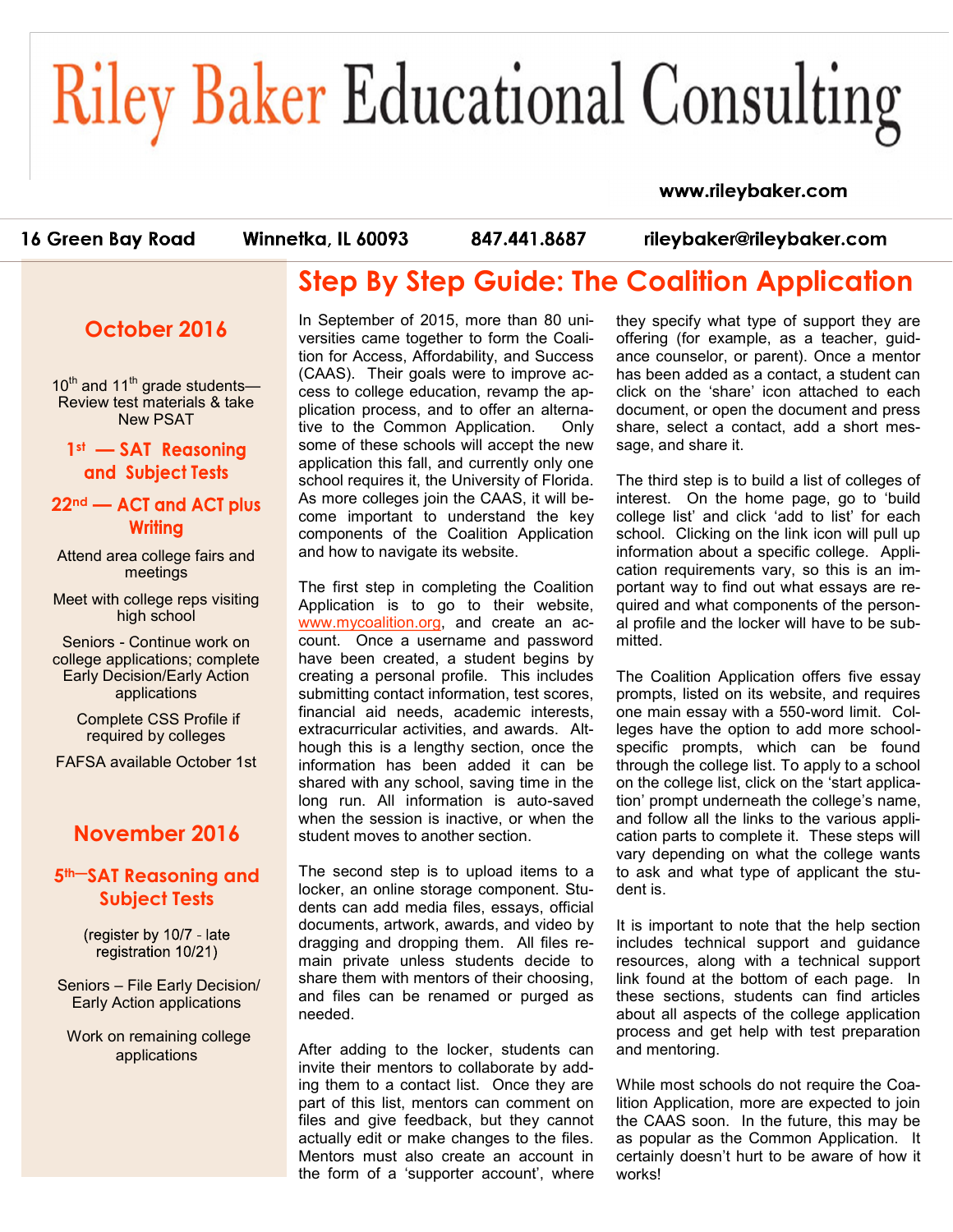**Career Paths for Biomedical Engineering Majors**

- Software and hardware engineering
- Medical device industry
- Innovative design and development
- Research and development
- Manufacturing
- Equipment testing and field servicing
- Clinical patient evaluation
- Technical documentation
- Sales
- Hospital equipment selection and support
- **Teaching**
- Management
- Undergraduate preparation for medicine, dentistry or law

[www.abet.org—](http://www.abet.org) The Accreditation Board for Engineering & Technology. Includes information for students about the importance of accreditation, careers options, and student perspectives.



# **Majoring in Biomedical Engineering**

Recently, Forbes Magazine did a study to find the "most valuable" college major. What made a major "valuable" in their eyes? Competitive median starting pay, median mid-career pay, growth in salary, and wealth of job opportunities. The analysts for the Forbes article concluded that Biomedical Engineering is the major that is most worth your tuition, time and effort. But what is Biomedical Engineering?

The terms bioengineering and biomedical engineering are often used interchangeably. Sometimes, however, bioengineering refers to issues involving animal health and/or plants and agriculture, whereas biomedical engineering refers to a focus on human health.

There are four fields within biomedical engineering: clinical engineering, medical devices, medical imaging and tissue engineering. Clinical engineering involves operating and supervising the use of equipment used within hospitals and medical facilities. Medical device engineering is concerned with the invention and operation of diagnostic devices, devices that help cure diseases or devices that help the body operate normally such as pacemakers, diabetic pumps or dental implants. Medical imaging is concerned with the invention and use of equipment that takes images of the body to help diagnose and create treatment options for patients, including X-Ray machines and ultrasound equipment. Tissue engineering focuses on developing and implementing artificial organs. In some cases this also includes inventing technologies to regrow organs or create entirely new ones. Other specialties within biomedical engineering are biomaterials, biomechanics, rehabilitation engineering, and orthopedic engineering.

Bioengineering programs provide students with the scientific knowledge and engineering tools necessary for graduate study in the engineering or scientific disciplines, continued education in health professional schools, or employment in industry. Top notch programs provide students with a rigorous education in engineering and fundamental sciences, offer experience in state-of-the-art research in bioengineering, and teach the problem-solving and team-building skills necessary to succeed in a bioengineering career.

All students begin with foundation courses in biology, physics, chemistry, and math. They then take courses in basic engineering principles, computer science, statistics, and applied math. The last two years of most undergraduate programs include courses in materials, fluid mechanics, signals and systems, biomedical imaging, and ethics, among others. Students often have the opportunity to choose electives tailored to their individual interests.

Graduates with a bachelor's degree in bioengineering often work in collaboration with health care professionals. Effective communication skills, the ability to work in multidisciplinary teams, and an appreciation of the ethical and regulatory constraints governing the development, manufacture, and distribution of health care products, are all required.

Demand for biomedical engineers will be strong because an aging population is likely to need more medical care and because of increased public awareness of biomedical engineering advances and their benefits. The Bureau of Labor Statistics projects a 23% growth of job opportunities in this field.

Engineering programs should be ABET accredited, meaning they meet the standards established by the Accreditation Board for Engineering Technology. Look for this accreditation when researching college programs.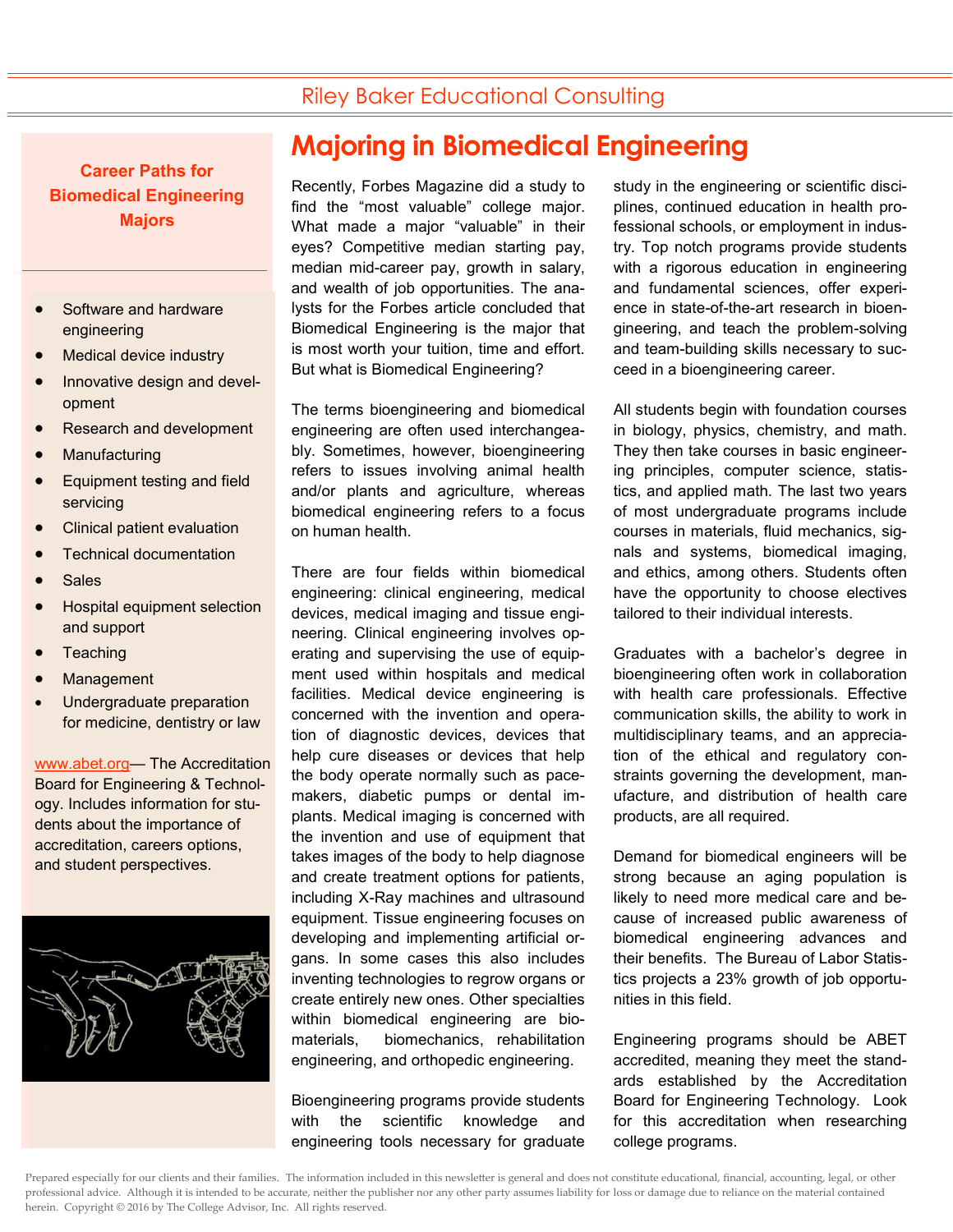## **Financial Matters: Time for a FSA ID**



October 1st marks the opening of the Free Application for Federal Student Aid website for students applying for aid for the 2017-18 academic year. Although many colleges have much later deadlines for submitting the FAFSA, it is in the best interest of students to complete their applications as early as possible.

Increasingly, seniors are submitting their college applications for Early Decision and/or Early Action considera-

## **Demonstrating Interest**

As leaves begin to change colors, admissions officers hit the road. Fall marks the beginning of their travel season, as admissions representatives from across the country (and abroad) brings to a venue near you the message of opportunities for students at their institution. If you are a junior or senior in high school, you need to make it a priority to meet the admissions officers from colleges on your short list when they come into your area.

For many selective colleges, the applicant's "demonstrated interest" becomes a "tip factor" in the admissions decision. While showing real interest in a college will not gain admittance for an unqualified applicant, it can make the difference for the student who's right on the cusp of acceptance. A recent study found that many colleges ranked the importance of demonstrattion. Completing your FAFSA early is more likely to result in your receiving your financial aid package close to the time that you learn about your acceptance. Knowing early about your family's net cost for a particular college will allow you to make an informed decision.

Both the student and one parent will need an *FSA ID*. The FSA ID is used to confirm your identity when you access your financial aid information and also allows you to electronically sign your federal student aid documents. To create your FSA ID, visit [https://](https://fsaid.ed.gov/npas/index.htm) [fsaid.ed.gov/npas/index.htm.](https://fsaid.ed.gov/npas/index.htm) Follow these three steps:

1. Enter your log-in information.

ed interest right behind the applicant's essay and ahead of recommendation letters. In this highly competitive admissions environment, how can you demonstrate your genuine interest?

Visiting campus ranks as the highest expression of interest. Students who have spent time on campus generally have the best idea of fit, and are most



likely to accept an offer of admission. The time to visit is before submitting your application; that way you can clearly describe why that college is

- Provide your email address, a unique username, and password, and verify that you are at least 13 years old.
- 2. Enter your personal information.
- Provide your Social Security number, name, and date of birth.
- Include your mailing address, email address, telephone number, and language preference.
- For security purposes, provide answers to five challenge questions.
- 3. Submit your FSA ID information.
- Agree to the terms and conditions.
- Verify your e-mail address.

Once created, you'll be ready to complete your FAFSA.

right for you.

You may not be able to physically visit all of your targeted colleges, but you should make every effort to attend any information sessions held in your area. Some colleges offer regional sessions, sometimes as part of a group of colleges. Other colleges will pay a visit to your high school or a local college fair. Many colleges also offer alumni interviews in local areas to give applicants another way of learning about their institution. Be sure to take advantage of these close-tohome opportunities to express your interest in that college.

Occasional emails with a well thoughtout question, or an update on your recent achievements, sent to the admissions officer handling your application, may also serve as a way to maintain contact and demonstrate continuing interest.